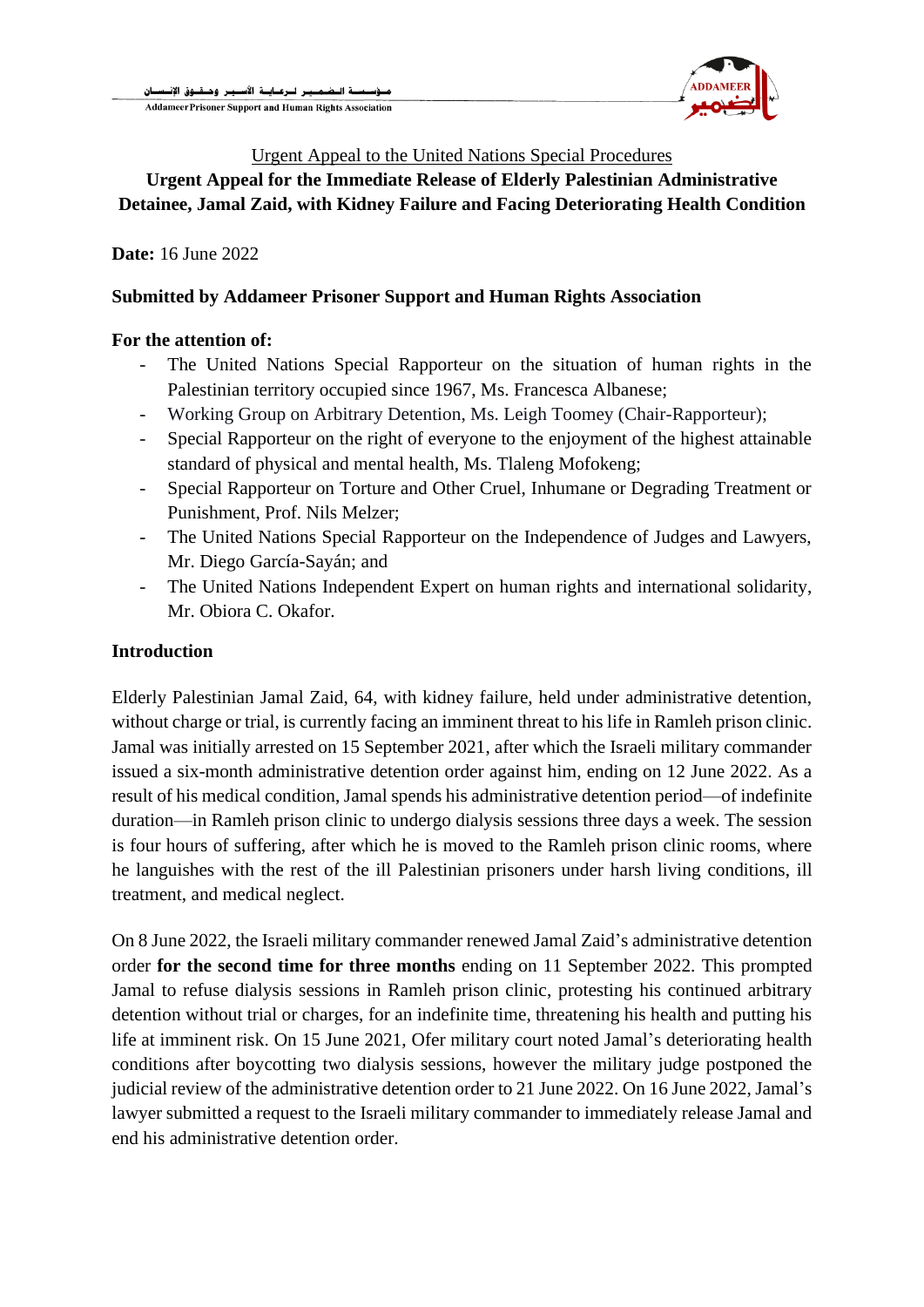

### **Ongoing Administrative Detention and Delays**

On 15 September 2021, the Israeli occupation forces (IOF) arrested Jamal Zaid, 64, around 3:40 am after storming his home in the occupied West Bank city of Al-Bireh. Jamal's son informed the IOF that his father suffers from kidney failure, and he has an appointment that day for a dialysis session. Regardless, Jamal was taken and transferred to a military camp near Al-Ram until the morning hours, after which he was transferred to Sha'rei Tsedak Hospital. Jamal remained in the hospital until 3:30 pm without sleep or rest, where he underwent a dialysis session. Afterward, IOF transferred Jamal to Ramleh prison clinic, where he continues to be held in arbitrary administrative detention, without charge or trial, for an indefinite time.

On 17 September 2021, the military prosecutor requested to extend Jamal's detention for ten days under the pretext of further investigation. Jamal's lawyer requested his immediate release to receive the necessary medical treatment, bearing in mind his old age and health conditions, including high blood pressure and kidney failure, in which he requires dialysis once every two days. The military judge at Salem military court approved a six days detention extension. Before the scheduled court session on 22 September 2021, the Israeli military commander issued an administrative detention order against Jamal, on 19 September 2021, for six months, which led to the cancellation of the scheduled session and the appointment of an administrative detention judicial review session.

The judicial review was postponed from 23 September 2021 to 6 October 2021 to provide the court with Jamal's medical report. On 6 October 2021, Jamal's lawyer submitted medical reports indicating Jamal's serious health condition and the need for regular dialysis. The military judge postponed the judicial review again till 18 October 2021 to review the medical file and take a decision. On 18 October 2021, the military judge noted that the detainee is an active member in an organization deemed "unlawful" under Israeli military orders and "threatens the security of the region and the public," emphasizing that administrative detention is the "only way to ward off the 'danger'" posed by the detainee. Ofer military court ruled that due to the detainee's medical condition, the court ruled to shorten the administrative detention order to three months instead of six. However, following the military prosecution appeal, Ofer military court of appeal maintained the administrative detention order for six months ending on 13 March 2022. Later, the Israeli military commander renewed Jamal's administrative detention order for an additional three months, ending on 12 June 2021.

On 8 June 2022, the Israeli military commander renewed Jamal's administrative detention order for the second time for three months ending on 11 September 2022. This prompted Jamal to refuse dialysis sessions in Ramleh prison clinic, protesting his continued arbitrary detention without trial or charges, for an indefinite time, threatening his health and putting his life at imminent risk. After Ofer military court postponed Jamal's judicial review of the administrative detention order to 21 June 2022, Jamal's lawyer submitted a request to the Israeli military commander to immediately release him and end his administrative detention on 16 June 2022.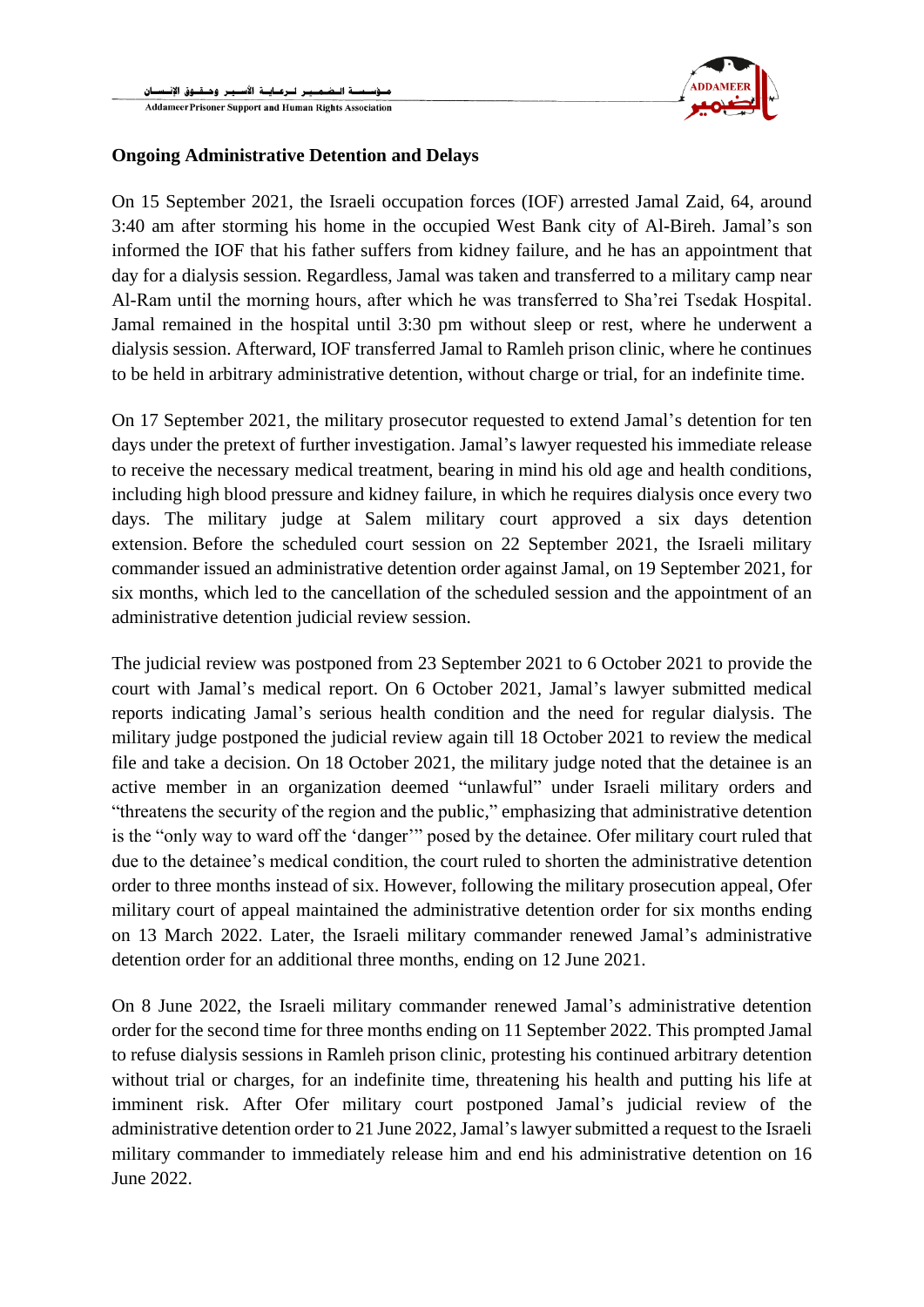

## **Israeli Prison Services' Systematic Policy of Medical Negligence - Double the Agony**

Jamal Zaid's administrative detention is more arbitrary and pressing due to his grave medical condition, which requires close and constant monitoring and treatment. Jamal still suffers from the effects of a previous stroke, he has also undergone a retinal detachment surgery, requiring him to take a fluid medication regularly, and has blood pressure, diabetes, cholesterol, and irregular heartbeat, all of which require regular medication. The complications above do not even account for his case of kidney failure.

As a result of his medical complications, Jamal spends his administrative detention period—of indefinite duration—in Ramleh prison clinic to undergo dialysis sessions three days a week. The session is four hours of suffering, after which he is moved to the Ramleh prison clinic rooms, where he languishes with the rest of the ill Palestinian prisoners. In Ramleh prison clinic, Jamal suffers harsh living conditions, ill treatment, and medical neglect. He is deprived of adequate food, in line with the requirements of his diet, as mandated by his health condition.

Israeli occupation authorities continue to blatantly violate international norms and conventions related to protecting prisoners, specifically sick prisoners, as the conventions guarantee the provision of necessary medical care to patients. Articles 76 and 92 of the Fourth Geneva Convention stipulate the right of sick detainees to receive the necessary medical care, a healthy diet, and conducting necessary medical examinations.

Statistics compiled by human rights organizations indicate that the number of detainees and sick prisoners in Israeli occupation prisons is around 600, including those with chronic diseases and serious illnesses such as cancer. About 12 prisoners are held in Ramleh prison clinic, six of whom remain there permanently. The number of Palestinian prisoners who have died as a result of the occupation's policy of medical negligence has reached 72 prisoners, including four prisoners who died in 2020 and are Daoud Al-Khatib, Noureddine Al-Barghouti, Saadi Al-Gharabli, and Kamal Abu Wa'ar. The most recent case is Palestinian prisoner Sami Al-Amour who died due to medical neglect on 18 November 2021.

The Israeli occupation continues to hold the bodies of eight Palestinian prisoners in refrigerators who passed away during their detention, including Anis Doula, who passed away in Askalon prison in 1980; Aziz Owaisat in 2018; Fares Baroud, Nassar Taqatqa, and Bassam Al-Sayeh, all three of whom died in 2019; Saadi Al-Garabi and Kamal Abu Wa'ar in 2020, and Sami Al-Amour in 2021. Many Palestinian prisoners passed away after their release from captivity, affected by diseased they contracted inside prisons, such as the case of prisoner Hussein Maslama.

#### **Recommendations**

In light of the above, Addameer Prisoner Support and Human Rights Association notes with concern and urgency the deteriorating health conditions and grave threat to life of Palestinian